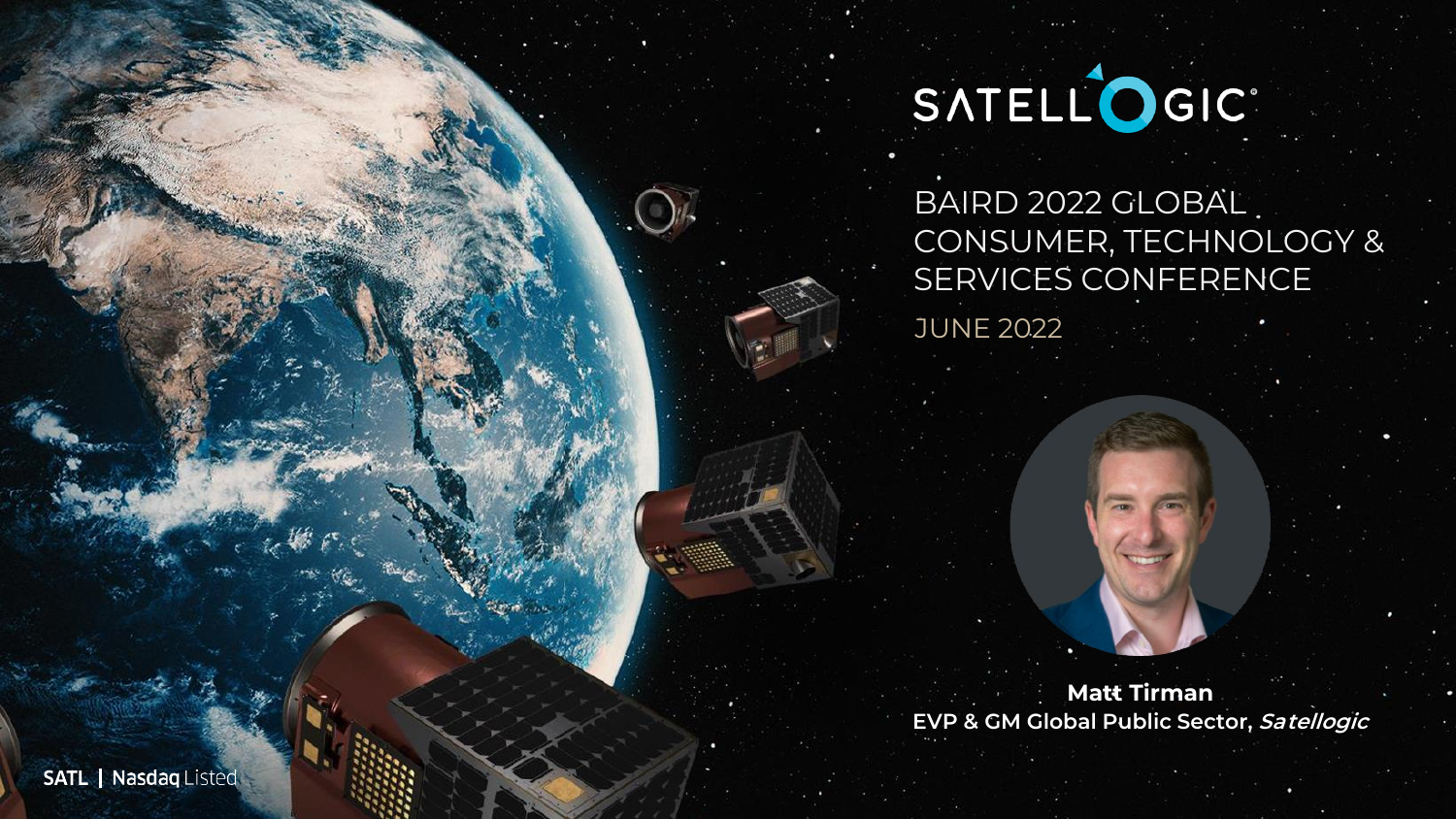# OUR UNMATCHED UNIT ECONOMICS AND SUPERIOR QUALITY ALLOW SATELLOGIC TO DELIVER THE RIGHT PRODUCT AT THE RIGHT PRICE FOR THE RIGHT CUSTOMER

#### **60-120X BETTER UNIT ECONOMICS**

Satellogic's acquisition cost per km2 is lower than competitors

#### **10X LOWER CAPITAL EXPENDITURE**

Full redesign & vertical integration allows lower CAPEX compared to competitors

#### **10X CAPTURE CAPACITY**

Proprietary camera technology allows more collection capacity than competitors

#### **HIGH RESOLUTION CAPACITY LEADER**

More <1m resolution capacity than Planet, BlackSky, Maxar & Airbus combined

#### **LARGEST HIGH RESOLUTION FLEET**

26 high resolution satellites in operation; more than any other competitor

**Hosted Payload Bay** Experimental and commercial sensors

**Multispectral Camera**

<1-m Resolution

**Hyperspectral Camera** 29-band, 25-m Resolution

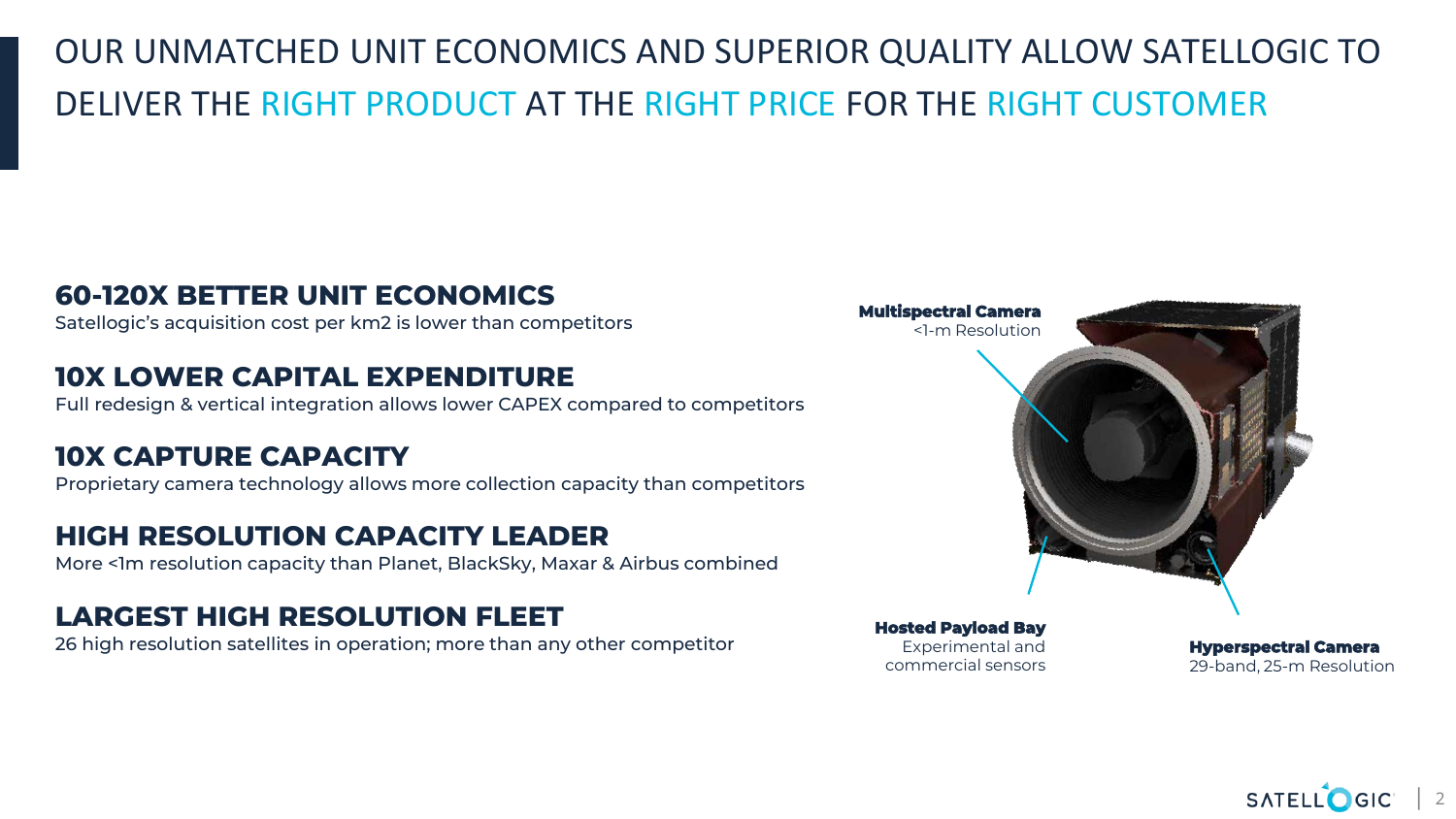### RECENT HIGHLIGHTS

*1*

*7*

*2*

*3*

*4*

*5*

*6*

**Largest high resolution constellation in the industry.** 26 operational satellites already in orbit. Added 9 satellites to our constellation in the last year. 8 additional satellites are launching in 2022. 34 satellites in orbit by Q1 2023

**Earned above industry average results from the USGS imagery assessment.** Evaluation of prominent EO data providers and emerging remote sensing capabilities, outperforming peers in several fronts: geometry, radiometry, spatial resolution

**Well developed and diverse pipeline.** Mix of near term and multi-year contracts. Enhanced our Australian operations to serve Asia Pacific Region

**Signed a new Multiple Launch Agreement with SpaceX.** Reserves launch capacity for our next 68 satellites, positioning us to achieve weekly remapping of the entire surface of the Earth in 2023

**Key strategic relationships** with industry players such as **SpaceX, AWS, and Palantir**, among others

**Activated Ukraine Observer with Astraea,** a simplified interface to access, analyze, and share daily collections over the Ukrainian region. Humanitarian organizations can apply for free access

**Completed board of directors appointments** with a total of eight members, each with a unique and valuable perspective to guide company growth